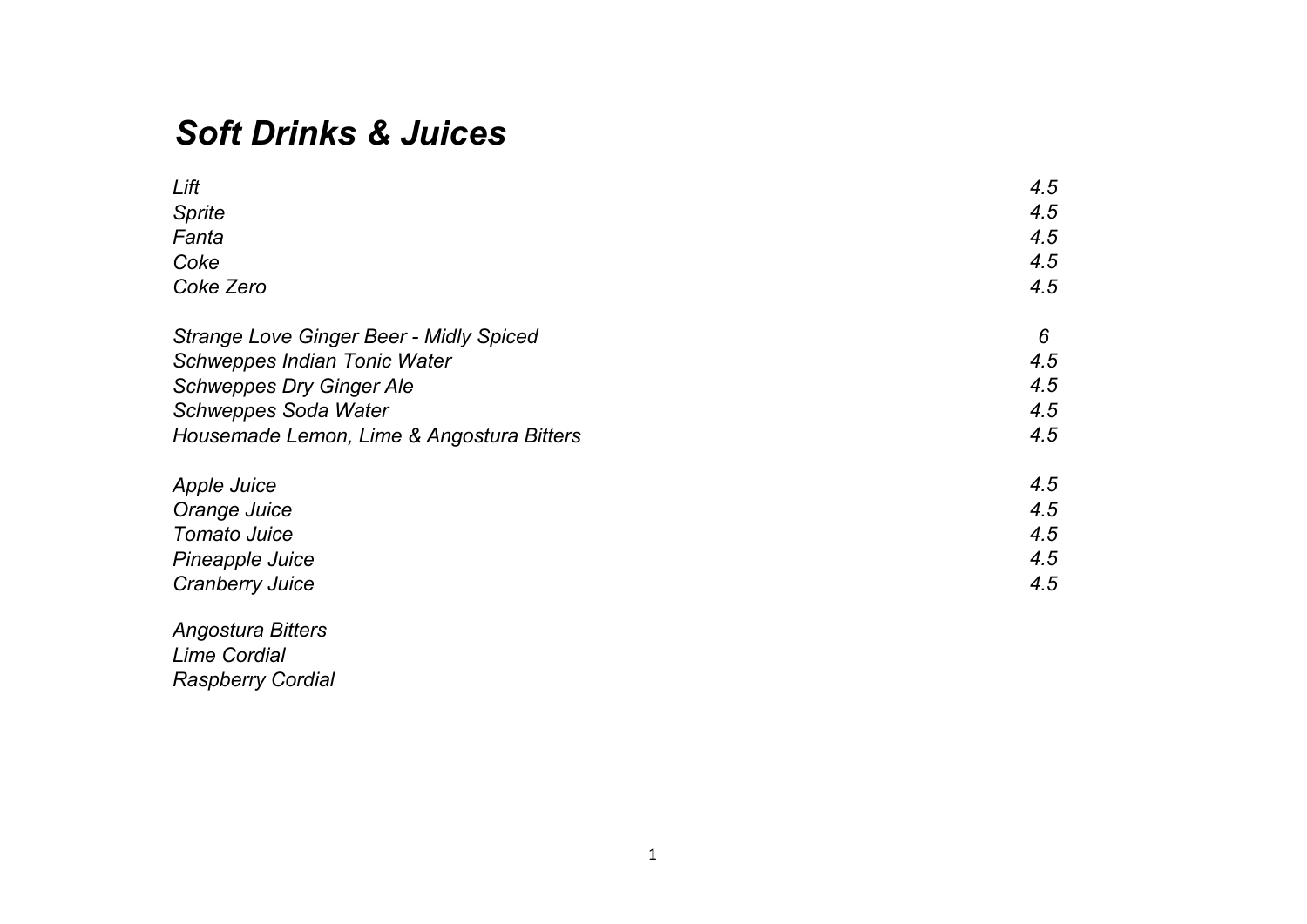## *Beer & Cider*

### *Beer*

| <b>Moo Brew Pilsner</b>    | Berriedale, Tas | 12  |
|----------------------------|-----------------|-----|
| Moo Brew Pale Ale          | Berriedale, Tas | 12  |
| <b>Moo Brew Dark Ale</b>   | Berriedale, Tas | 12  |
| <b>Boags Premium Lager</b> | Launceston, Tas | 9.5 |
| <b>Boags Premium Light</b> | Launceston, Tas | 7   |
| Cascade Draught            | Hobart, Tas     | 8   |
| Crown Lager                | Victoria        | 9.5 |
| <b>Pure Blonde</b>         | Victoria        | 8   |
| <b>Tsingtao</b>            | China           | 9.5 |
| Asahi                      | Japan           | 9.5 |
| Corona Extra               | Mexico          | 9.5 |
| Cider                      |                 |     |

| Pagan Apple Cider         | Huon Valley, Tas | 12   |
|---------------------------|------------------|------|
| Frank's Summer Pear Cider | Huon Valley, Tas | - 12 |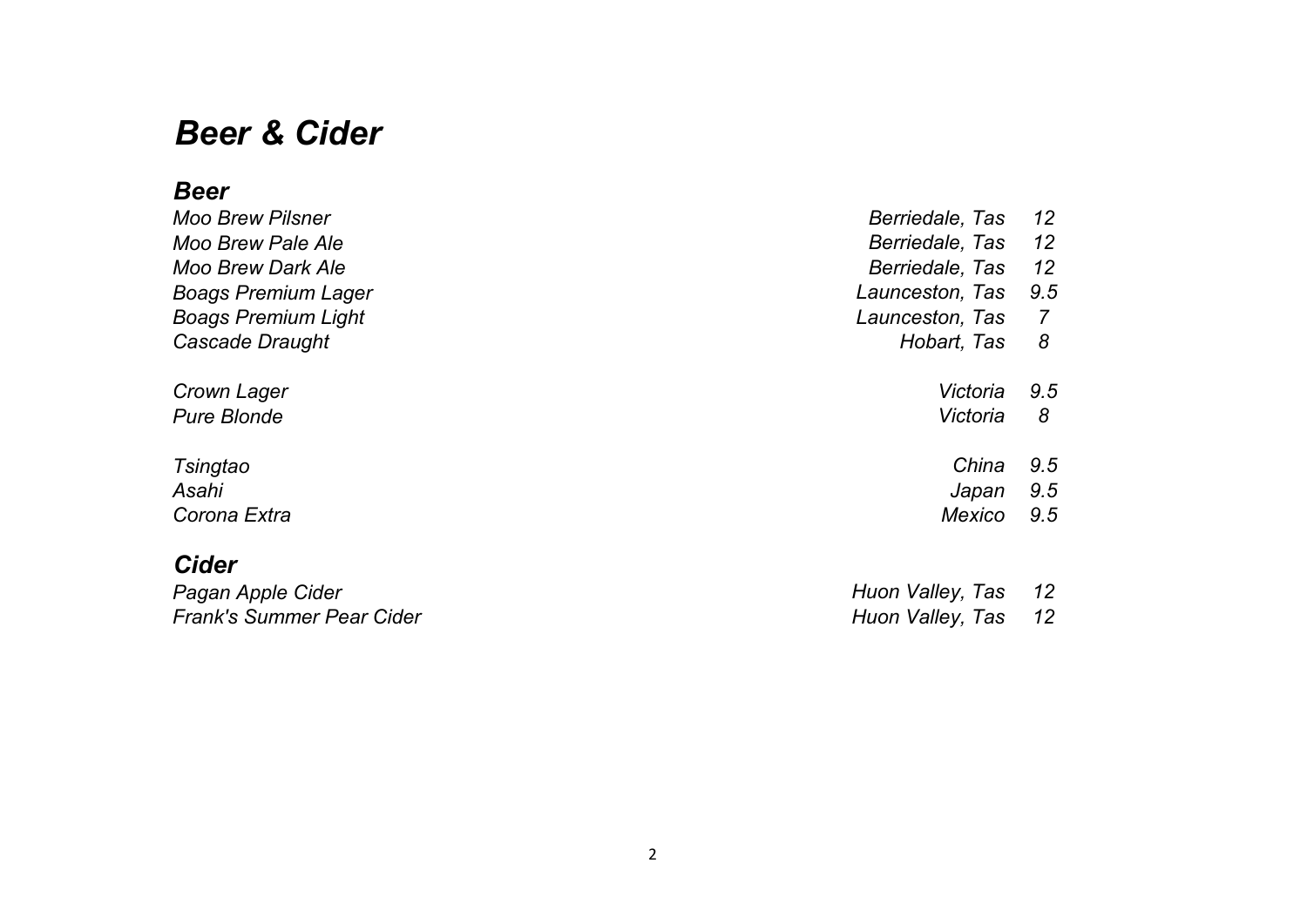## Cocktails **\$19**

| <b>Old Fashioned</b>          | Bourbon, Angustura Bitters, Orange        |
|-------------------------------|-------------------------------------------|
| <b>Summer Cup Negroni</b>     | Campari, Gin, The Splendid Summer Cup     |
| Mojito                        | Bacardi Rum, Lime Juice, Soda Water, Mint |
| Margarita                     | Tequila, Cointreau, Lemon Juice           |
| <b>Aperol Spritz</b>          | Aperol, Sparkling Wine, Orange            |
| <b>Drunken Chinese Boxing</b> | Amaretto, Kraken Rum, Mint, Ginger Ale    |
|                               |                                           |

# *Mocktails \$14*

| Peach Perfect        | Peach Purée, Lemon Juice, Rosemary, Soda Water                     |
|----------------------|--------------------------------------------------------------------|
| <b>Summer Sunset</b> | Apple & Pineapple Juice, Raspberry Syrup, Fresh Limes, Mint Leaves |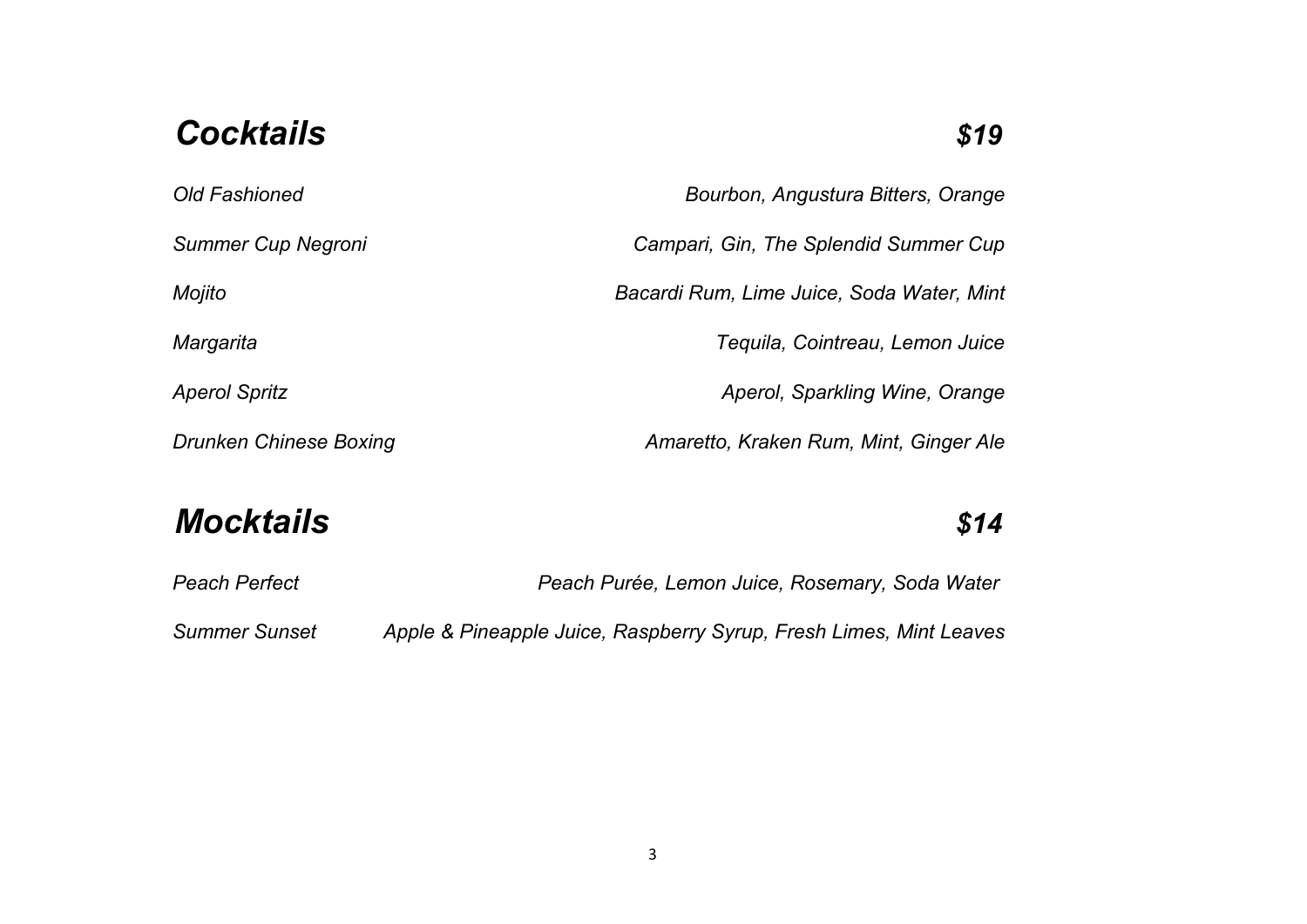## *Wines by the Glass*

*Sparkling 125ml House of Arras: A by Arras Premium Cuveé* 

| White |                                                                  |                                                                               | 150ml |
|-------|------------------------------------------------------------------|-------------------------------------------------------------------------------|-------|
| 2021  | <b>Derwent Estate Pinot Gris</b>                                 | Derwent Valley, Tas                                                           | 13    |
| 2021  | Gala Estate Sauvignon Blanc                                      | East Coast, Tas                                                               | 13    |
| 2020  | <b>Parish Vineyard Riesling</b>                                  | Coal River Valley, Tas                                                        | 13    |
| 2018  | Spring Vale Chardonnay                                           | East Coast, Tas                                                               | 15    |
| 2021  | Holm Oak Pig & Pooch Moscato                                     | (Nyah, Vic) Tamar Valley, Tas                                                 | 11    |
| 2017  | Domaine A 'Lady A' Fumé Blanc                                    | Served via Coravin<br>Coal River Valley. Tas                                  | 29    |
| 2015  | Domaine Heitz - Lochardet 1er Cru<br>Les perriers White Burgundy | Mersault, France<br>Served via Coravin                                        | 79    |
| Rosé  |                                                                  |                                                                               |       |
| 2020  | <b>Milton Rose</b>                                               | East Coast, Tas                                                               | 13    |
| Red   |                                                                  |                                                                               |       |
| 2020  | <b>Small Island Wines Pinot Noir</b>                             | Multi-Vineyard Area, Tas                                                      | 15    |
| nnn 1 | Clevence Lleves Estate Meylet                                    | $\sum_{i=1}^n \sum_{i=1}^n \sum_{j=1}^n \left( \sum_{j=1}^n a_{ij} \right)^2$ |       |

| 2020 | Milton Rose                             |                    | East Coast, Tas 13       |      |
|------|-----------------------------------------|--------------------|--------------------------|------|
| Red  |                                         |                    |                          |      |
| 2020 | <b>Small Island Wines Pinot Noir</b>    |                    | Multi-Vineyard Area, Tas | 15   |
| 2021 | <b>Clarence House Estate Merlot</b>     |                    | Coal River Valley, Tas   | - 14 |
|      | 2017 Stoney Vineyard Cabernet Sauvignon |                    | Coal River Valley, Tas   | 14   |
| 2018 | St Hallett Faith Shiraz                 |                    | Barossa Valley, S.A.     | 14   |
|      | 2017 Rockford Basket Press Shiraz       | Served via Coravin | Barossa Valley, S.A 38   |      |
|      |                                         |                    |                          |      |

#### *Dessert Wine 90ml*

| 2019 | <b>Frogmore Creek Iced Riesling</b> |  |
|------|-------------------------------------|--|
|      |                                     |  |

*Frogmore Creek Iced Riesling Coal River Valley, Tas 15*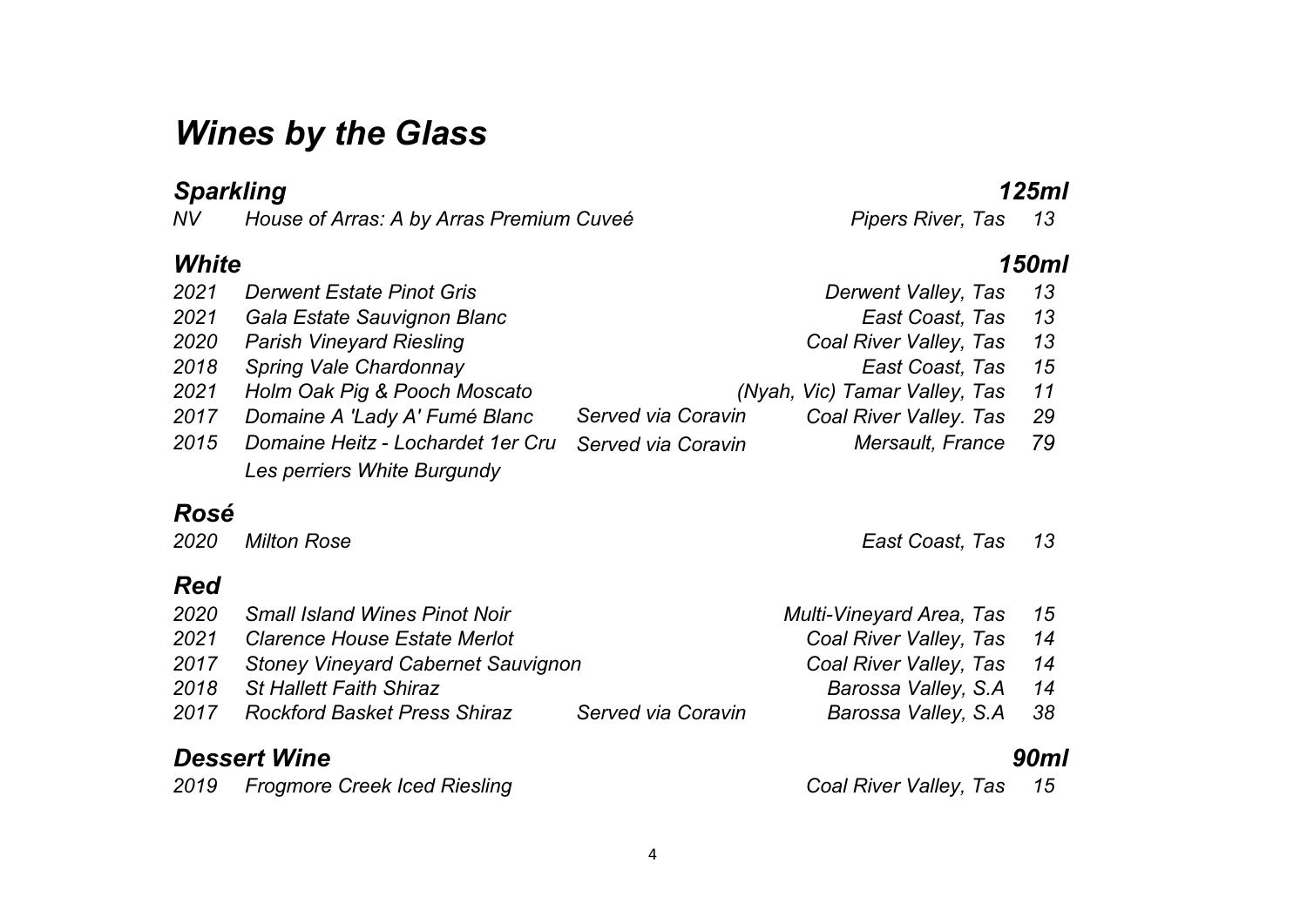# *Apéritif*

| Ouzo                         | Aniseed               | 11 |
|------------------------------|-----------------------|----|
| Pernod                       | Aniseed               | 11 |
| <b>Applewood Okar: Amaro</b> | <b>Bitters</b>        | 11 |
| Campari                      | <b>Bitters</b>        | 11 |
| Aperol                       | <b>Bitters</b>        | 11 |
| Antica Formula               | <b>Sweet Vermouth</b> | 11 |
| <b>Noilly Prat</b>           | Vermouth              | 11 |
| <b>Punt E Mes</b>            | Vermouth              | 11 |

### *Vodka*

| Hellfire          | Tasmania  | - 13 |
|-------------------|-----------|------|
| Belvedere         | Poland    | -14  |
| Eristoff          | France 11 |      |
| <b>Grey Goose</b> | France    | -16  |

#### *Brandy*

| St Remy       | France | 11   |
|---------------|--------|------|
| Hennessy X.O. | France | - 23 |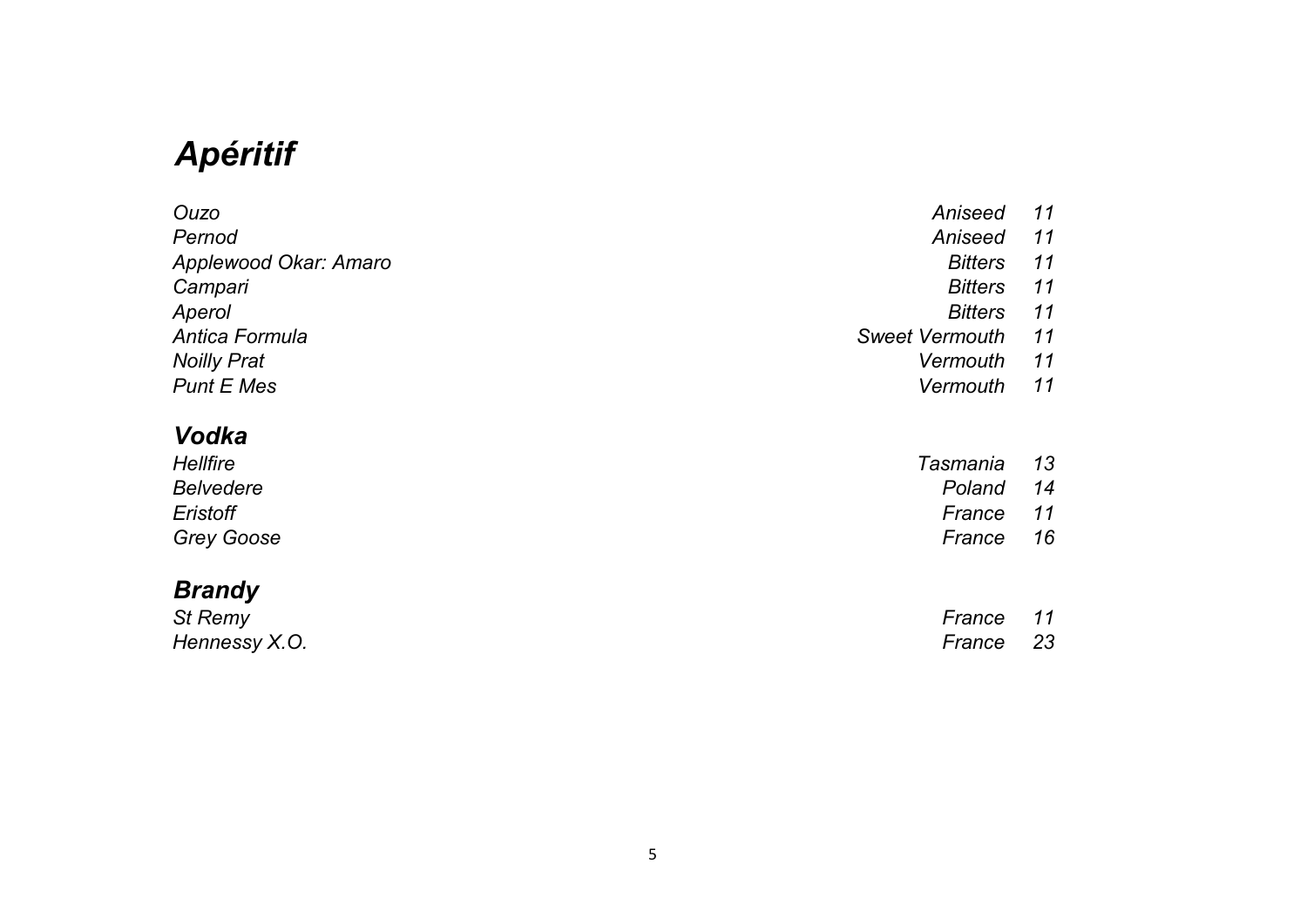# *Spirits*

### *Gin*

| <b>Abel Distilling Co.</b> | Tasmania | 14 |
|----------------------------|----------|----|
| <b>McHenry</b>             | Tasmania | 14 |
| <b>Bombay Sapphire</b>     | England  | 11 |
| Tangueray                  | England  | 11 |
| <b>Hendricks</b>           | Scotland | 16 |
| <b>Christian Drouin</b>    | France   | 16 |

#### *Rum / Rhum*

| 11   |
|------|
| 11   |
| - 17 |
| 11   |
| 13   |
|      |

#### *Tequila*

*Patron Silver Mexico 16*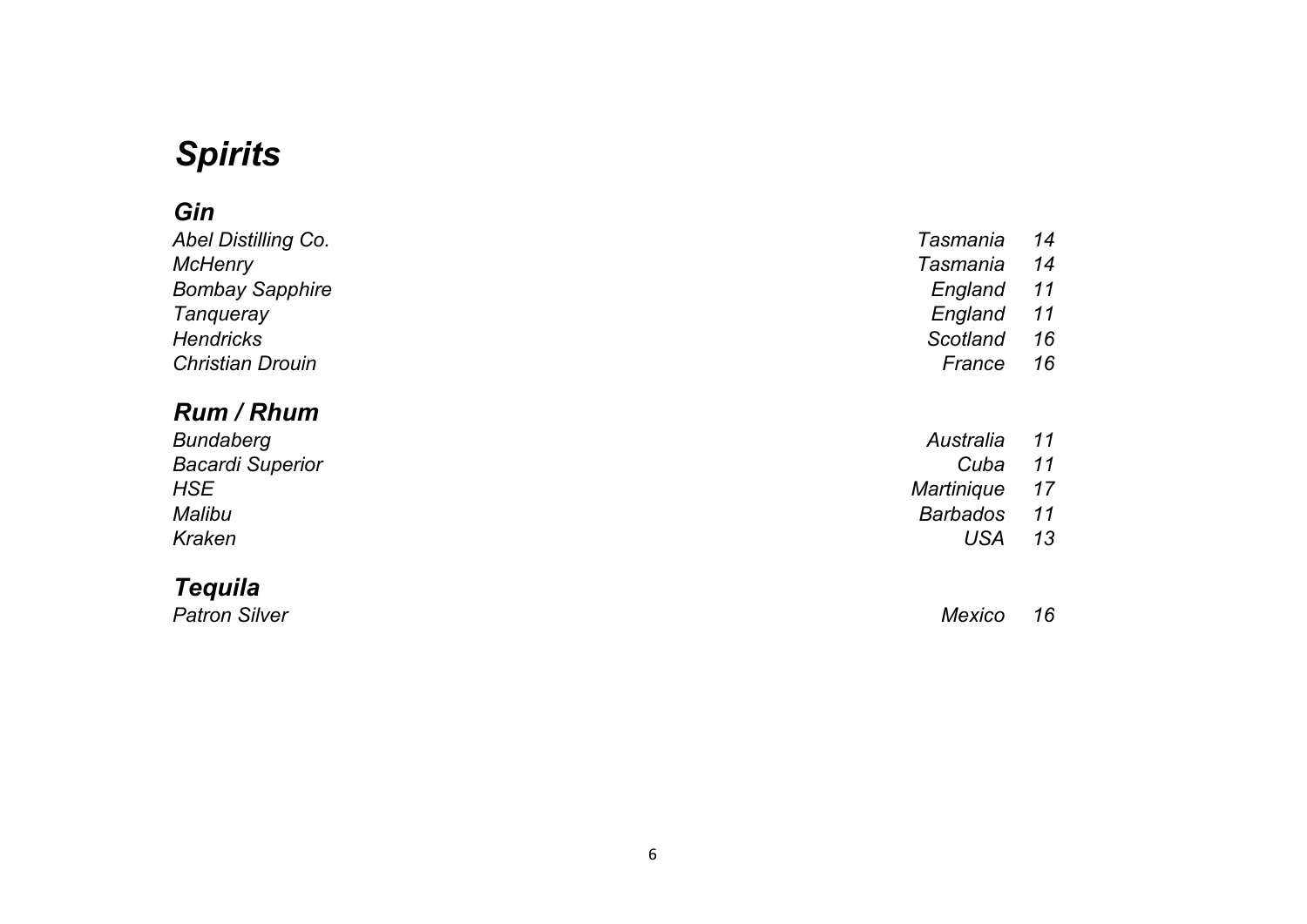## *Whisk(e)y*

### *Whisk(e)y - Blended*

| Canadian Club                           | Canada 11   |    |
|-----------------------------------------|-------------|----|
| Jameson                                 | Ireland     | 11 |
| Chivas Regal 12 Years                   | Scotland 11 |    |
| Johnnie Walker Collection - Red Label   | Scotland 11 |    |
| Johnnie Walker Collection – Black Label | Scotland    | 13 |
| Johnnie Walker Collection – Blue Label  | Scotland    | 29 |
|                                         |             |    |

### *Whiskey - Bourbon*

| Jack Daniel's      | Tennessee, U.S.A   | 11 |
|--------------------|--------------------|----|
| Jim Beam           | Kentucky, U.S.A 11 |    |
| <b>Wild Turkey</b> | Kentucky, U.S.A    | 11 |
| <b>Makers Mark</b> | Kentucky, U.S.A 12 |    |

#### *Whisk(e)y - Single Malt*

| Sullivan's Cove Double Cask ~ White Label | 11 y.o | Tasmania | 28      |
|-------------------------------------------|--------|----------|---------|
| <b>Hellyers Road</b>                      | 15 y.o | Tasmania | 14      |
| Glenfiddich                               | 12 y.o | Scotland | 14      |
| Ardbeg                                    | 10 y.o | Scotland | $12 \,$ |
| Laphroaig                                 | 10 y.o | Scotland | 15      |
| Michael Couvreur Intravaganza             |        | Scotland | 16      |
| Kornog                                    |        | France   | 19      |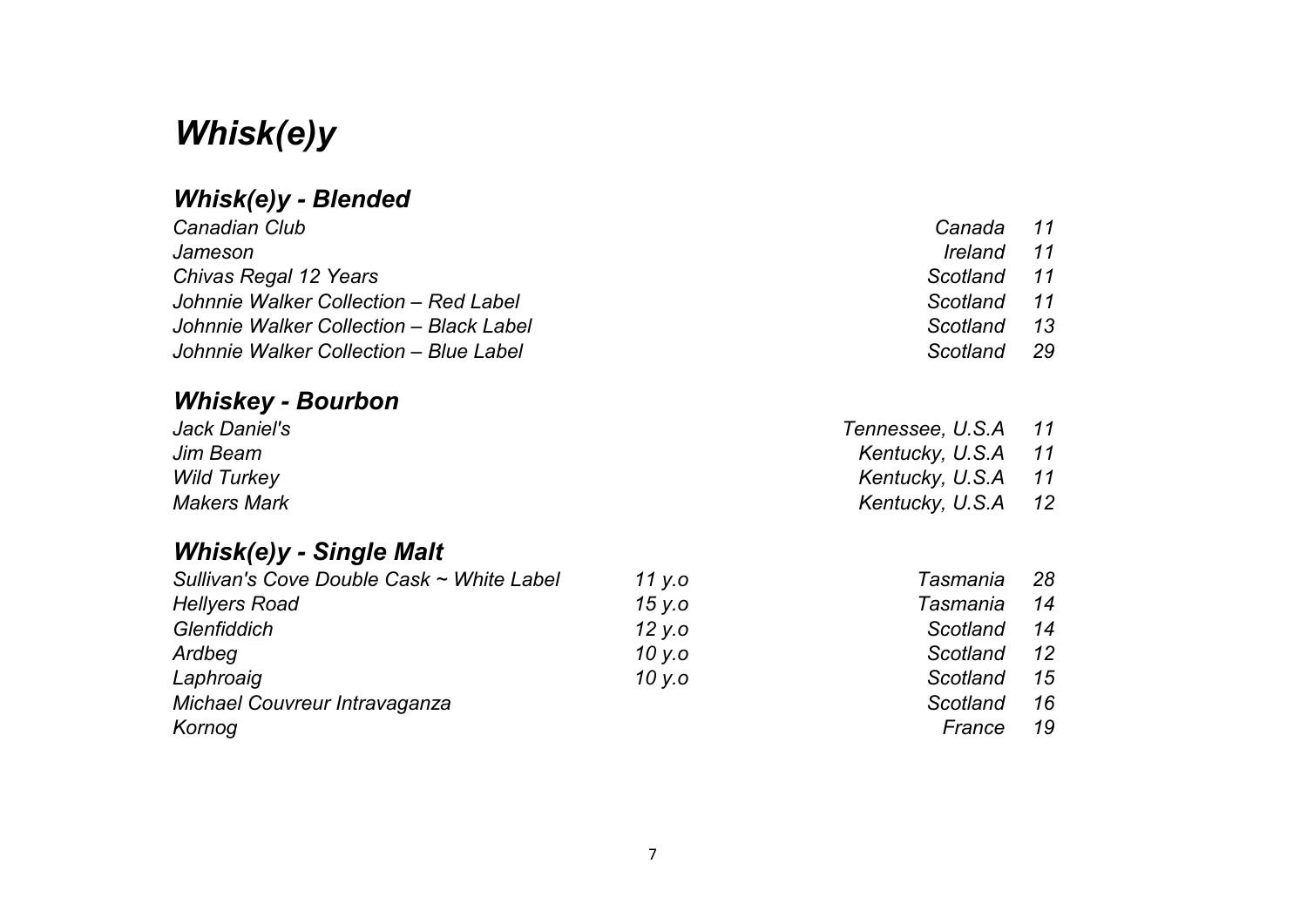## *Liqueurs*

| <b>Hellfire Limoncello</b> | Tasmania       | 11 |
|----------------------------|----------------|----|
| <b>Baileys</b>             | <b>Ireland</b> | 11 |
| Tia Maria                  | Jamaica        | 11 |
| Kahlua                     | Mexico         | 11 |
| Frangelico                 | Italy          | 11 |
| Galliano Sambuca           | <i>Italy</i>   | 11 |
| Galliano Black Sambuca     | Italy          | 11 |
| Galliano Vanilla           | <i>Italy</i>   | 11 |
| Cointreau                  | France         | 11 |
| Paraiso Lychee             | France         | 11 |
| <b>Grand Marnier</b>       | France         | 11 |
| <b>Dom Benedictine</b>     | France         | 11 |
| Disaronno                  | Italy          | 11 |
| <b>Southern Comfort</b>    | U.S.A          | 11 |
| Drambuie                   | Scotland       | 11 |
| Midori                     | Japan          | 11 |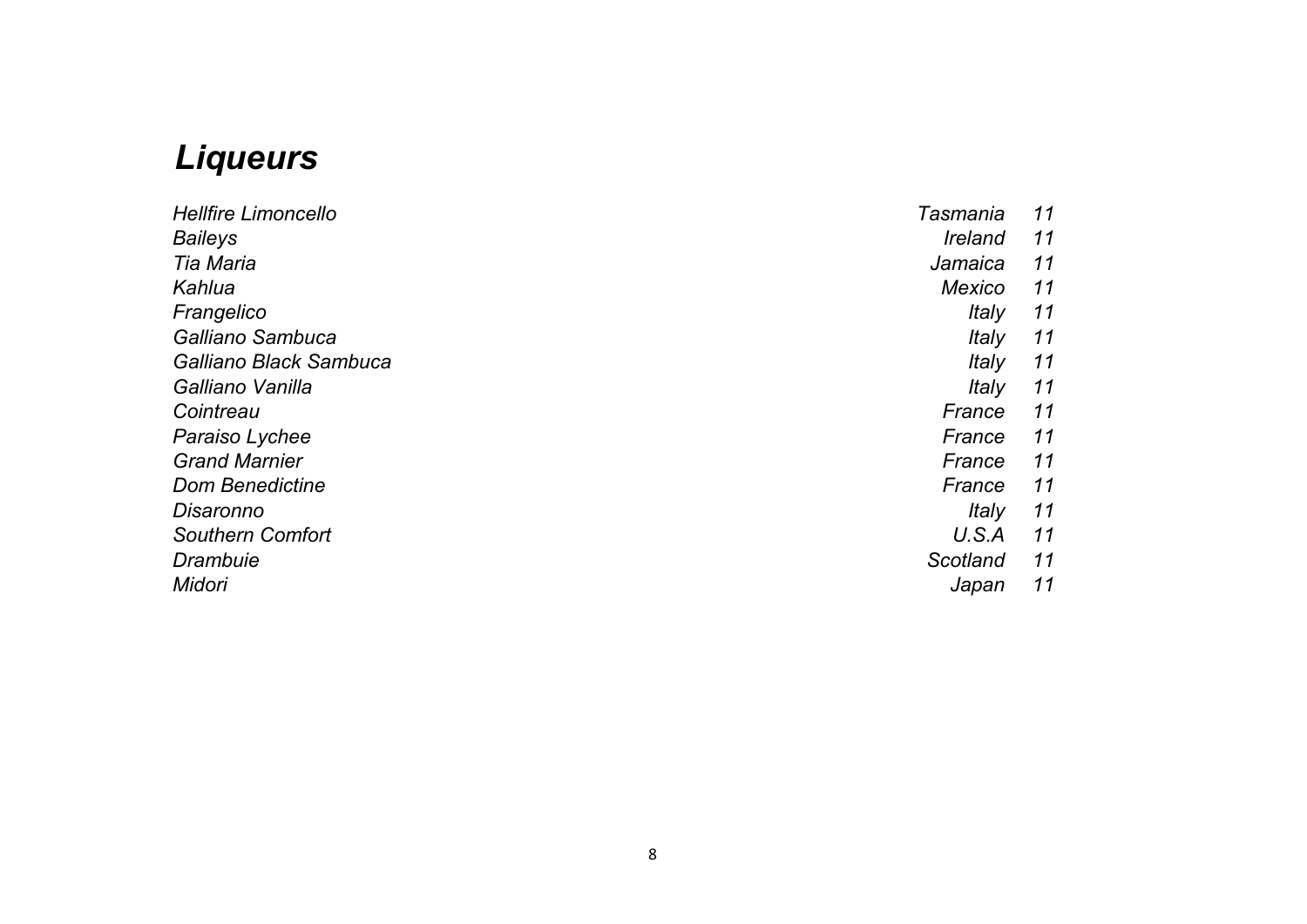# *Half Bottle Wines (375ml)*

### *Champagnes*

| <b>MV</b><br><b>MV</b> | <b>Maison Pol Roger</b><br>Maison Billiecart-Salmon Rosé | Reservé               | Épernay, France<br>Mareuil-Sur-Aÿ | 95<br>135 |
|------------------------|----------------------------------------------------------|-----------------------|-----------------------------------|-----------|
| MV                     | <b>Maison Krug</b>                                       | Grande Cuvée          | Reims, France                     | 295       |
| <b>Whites</b>          |                                                          |                       |                                   |           |
| 2018                   | Domaine William Fevre Chablis                            |                       | Chablis, France                   | 49        |
| 2018                   | Alphonse Mellott Sancerre                                | La Moussieré          | Sancerre, France                  | 98        |
| 2017                   | <b>Mount Mary Triolet</b>                                |                       | Yarra Valley, Vic                 | 99        |
| 2010                   | <b>Trimbach Riesling</b>                                 | <b>Frédéric Emile</b> | Alsace, france                    | 96        |
| <b>Reds</b>            |                                                          |                       |                                   |           |
| 2017                   | <b>Mount Mary Pinot Noir</b>                             |                       | Yarra Valley, Vic                 | 145       |
| 2015                   | <b>Rockford Cabernet Sauvignon</b>                       | <b>Rifle Range</b>    | Barossa Valley, S.A.              | 75        |
| 2017                   | <b>Rockford Shiraz</b>                                   | <b>Basket Press</b>   | Barossa Valley, S.A               | 95        |
| 2010                   | Domaine de La Vougeraie                                  |                       | Gevrey-Chambertin, France         | 135       |
| 2005                   | Gaja Barbaresco                                          | DOCG                  | Piemonte, Italy                   | 265       |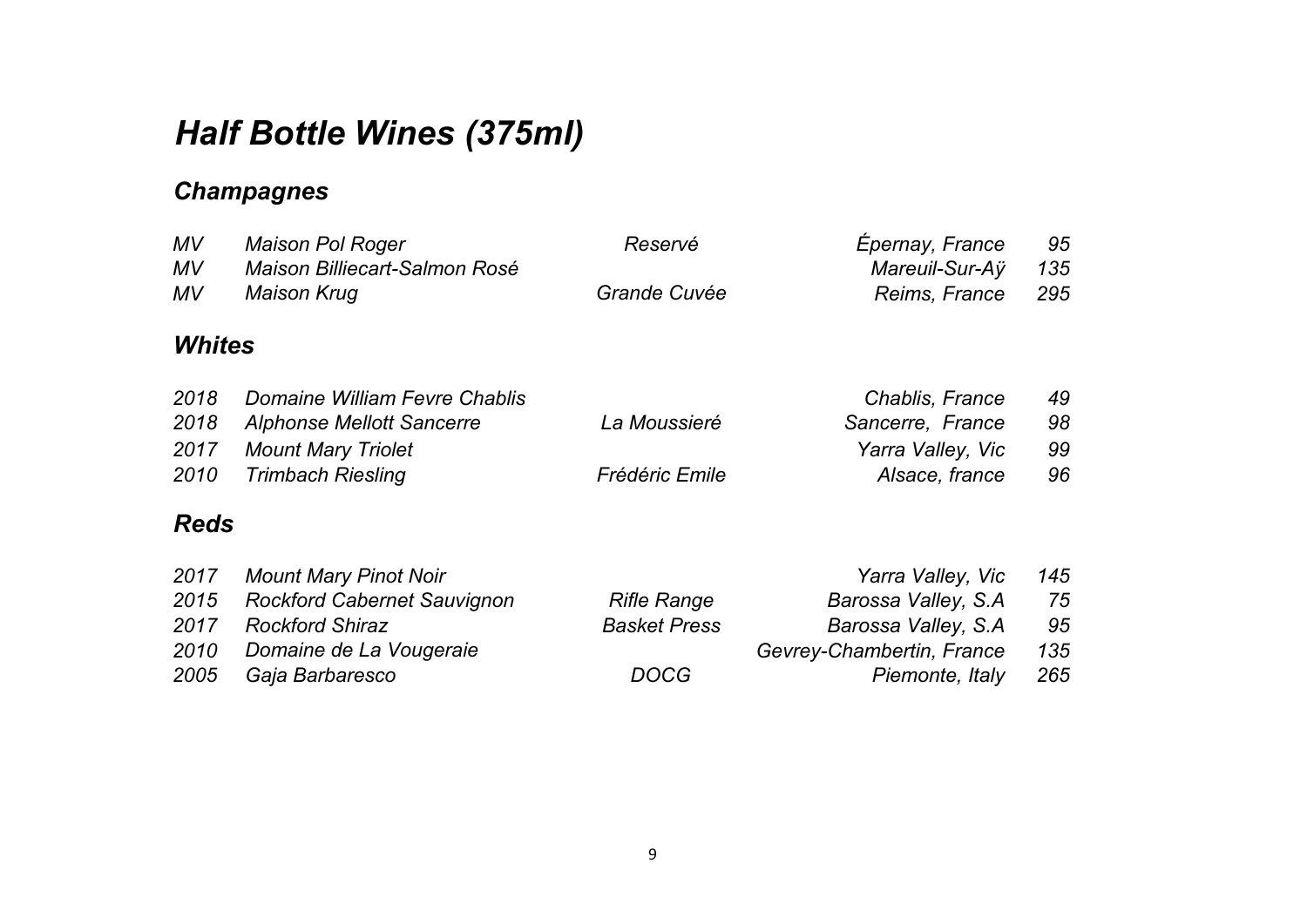# *Sparkling*

| <b>NV</b> | House of Arras: A by Arras   | <b>Premium Cuveé</b> | <b>Multi-Vineyard Area, Tas</b> | 59  |
|-----------|------------------------------|----------------------|---------------------------------|-----|
| <b>NV</b> | Jansz                        | <b>Premium Cuveé</b> | <b>Pipers River, Tas</b>        | 55  |
| <b>NV</b> | Dal Zotto Pucino Prosecco    |                      | King Valley, Vic                | 49  |
| <b>NV</b> | Stefano Lubiana Brut Reserve |                      | Derwent Valley, Tas             | 78  |
| 2009      | Arras Grande Vintage         | Tirage 7 yeears      | <b>Multi-Vineyard Area, Tas</b> | 165 |
| 2013      | Cash & Co. Francis Feeling   |                      | Tamar Valley, Tas               | 89  |
| 2017      | Yangarra Pét'Nat             |                      | McLaren Vale, S.A.              | 65  |
|           |                              |                      |                                 |     |

## *Rosè*

| NV   | Jansz Rosè                    | Pipers River, Tas            | - 55 |
|------|-------------------------------|------------------------------|------|
|      | 2016 Bellbonne Rosè           | Multi-Vineyard Area, Tas 110 |      |
| 2016 | Mosse 'Moussamoussettes' Rosè | Loire Valley, France         | 85   |

# *Champagne*

| MV        | Maison Moët et Chandon Imperial |                       | Epernay, France        | 125  |
|-----------|---------------------------------|-----------------------|------------------------|------|
| MV        | <b>Maison Pol Roger</b>         | Reservé               | Épernay, France        | 165  |
| MV        | Maison Billecarte-Salmon Rosé   |                       | Mareuil-Sur-Ay, France | 245  |
| MV        | <b>Domaine Egly-Ouriet</b>      | Vignes de Virgny      | Bouzy, France          | 225  |
| MV        | <b>Domaine Egly-Ouriet</b>      | Brut                  | <b>Bouzy, France</b>   | 245  |
| <b>MV</b> | Domaine Egly-Ouriet             | <b>Blanc de Noirs</b> | <b>Bouzy, France</b>   | 495  |
| 2007      | Domaine Egly-Ouriet             | <b>Grand Cru</b>      | Bouzy, France          | 465  |
| 2006      | Domaine Egly-Ouriet             | <b>Grand Cru</b>      | <b>Bouzy, France</b>   | 465  |
| 1999      | <b>Maison Louis Roederer</b>    | <b>Cristal Rosè</b>   | Reims, France          | 1200 |
|           |                                 |                       |                        |      |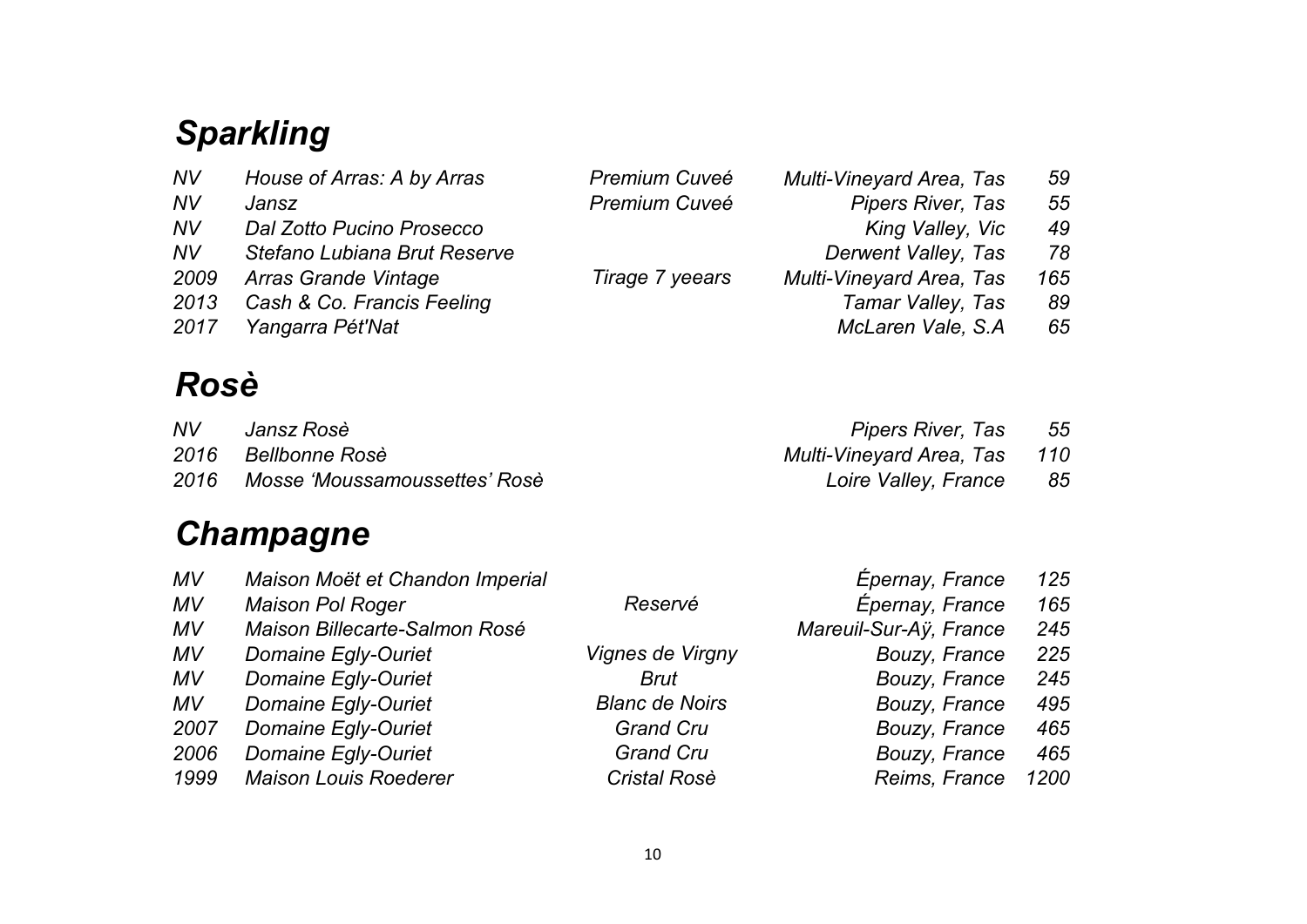# *Riesling*

| 2021 | Jim Barry                    | <b>Watervale Riesling</b> | Clare Valley, S.A.     | 48  |
|------|------------------------------|---------------------------|------------------------|-----|
| 2021 | <b>Grosset Polish Hill</b>   |                           | Clare Valley, S.A.     | 125 |
| 2020 | <b>Parish Vineyard</b>       |                           | Coal River Valley, Tas | 55  |
| 2020 | <b>Bream Creek</b>           |                           | <b>East Coast, Tas</b> | 60  |
| 2019 | <b>Winter Brook</b>          |                           | Tamar Valley, Tas      | 49  |
| 2019 | Stargazer                    |                           | Coal River Valley, Tas | 75  |
| 2018 | <b>Pressing Matters 'R9'</b> |                           | Coal River Valley, Tas | 65  |
| 2018 | Jasper Hill                  | Georgia's Paddock         | Heathcote, Vic         | 75  |
| 2017 | Tertini                      |                           | Multi-Vineyard, Tas    | 55  |
| 2018 | Jean-Luc Mader               |                           | Alsace, France         | 68  |
| 2018 | Wiengut Bürklin-Wolf         | <b>Trocken</b>            | Pflaz, Germany         | 65  |
| 2016 | Ansgar Clüsserath            | <b>Vom Schiefer</b>       | Mosel, Germany         | 68  |

# *Pinot Gris / Pinot Grigio*

| 2021 | <i><b>Derwent Estate</b></i> | Gris   | Derwent Valley, Tas             | 55  |
|------|------------------------------|--------|---------------------------------|-----|
|      | 2019 Eddystone Point         | Gris   | <b>Multi-Vineyard Area, Tas</b> | -57 |
|      | 2019 Apogee                  | Gris   | Pipers River, Tas               | 85  |
|      | 2021 Pooley                  | Grigio | Coal River Valley, Tas          | 63  |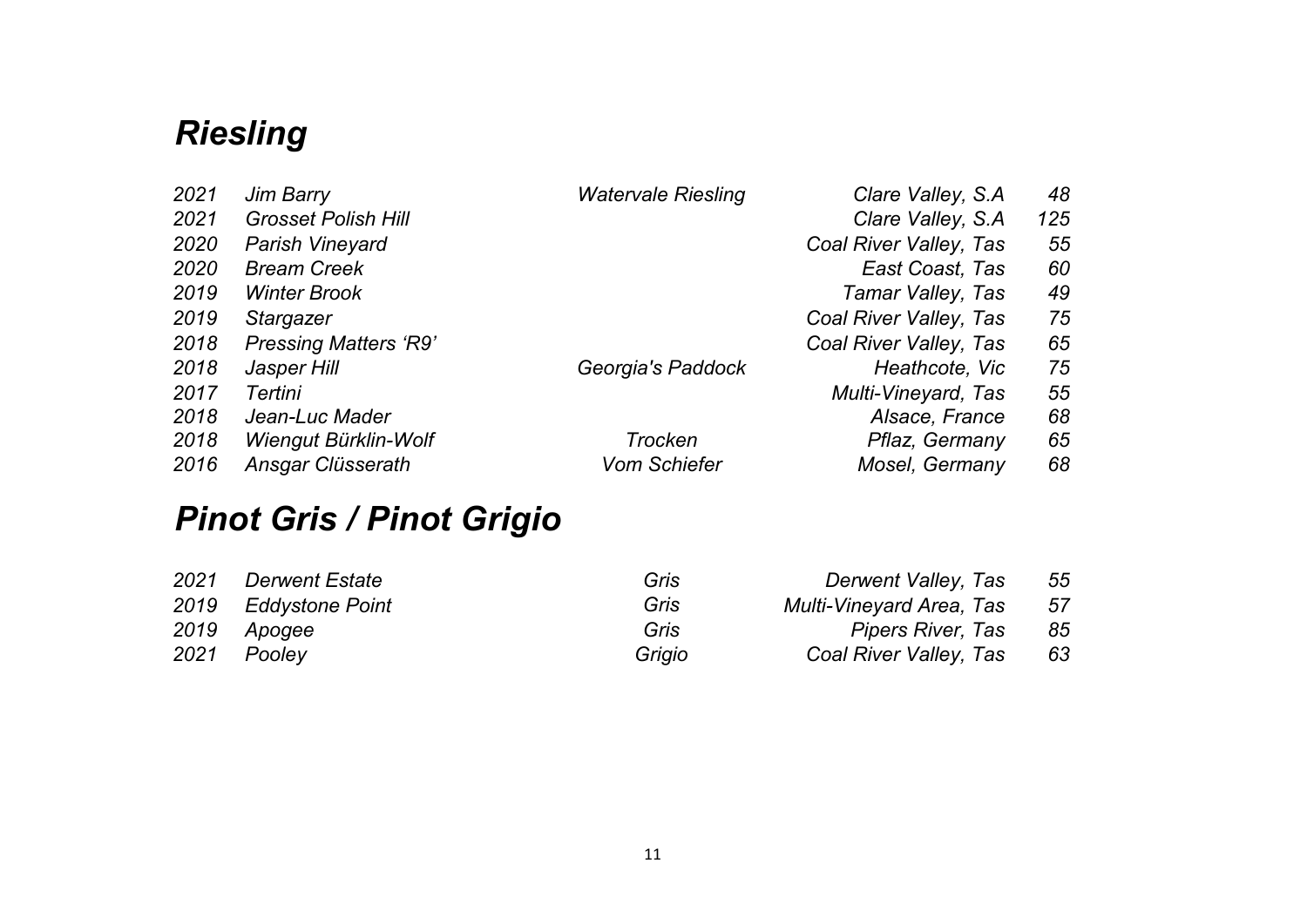## *Sauvignon Blanc / Blends*

| 2021 | Gala Estate                    |
|------|--------------------------------|
| 2020 | Stefano Lubiana                |
| 2017 | Domaine A 'Lady A'             |
| 2021 | Serafino Goose Island          |
| 2017 | <b>Mount Mary Triolet</b>      |
| 2021 | Cloudy Bay                     |
| 2018 | <b>Pascal Jolivet Sancerre</b> |
|      |                                |

## *Chardonnay*

| 2021 | Gala Estate                  |                   | East Coast, Tas        | 55  |
|------|------------------------------|-------------------|------------------------|-----|
| 2020 | Stefano Lubiana              |                   | Derwent Valley, Tas    | 65  |
|      | 2017 Domaine A 'Lady A'      | <b>Fumé Blanc</b> | Coal River Valley. Tas | 135 |
|      | 2021 Serafino Goose Island   |                   | Adelaide Hills, S.A.   | -39 |
|      | 2017 Mount Mary Triolet      |                   | Yarra Valley, Vic      | 145 |
| 2021 | Cloudy Bay                   |                   | Marlborough, N.Z.      | 85  |
|      | 2018 Pascal Jolivet Sancerre |                   | Sancerre, France       | 85  |

| 2021 | Storm Bay                         |                    | Coal River Valley, Tas    | 45  |
|------|-----------------------------------|--------------------|---------------------------|-----|
| 2019 | Tolpuddle                         |                    | Coal River Valley, Tas    | 115 |
| 2018 | <b>Spring Vale</b>                |                    | East Coast, Tas           | 66  |
| 2018 | <b>Marion's Vineyard</b>          |                    | Tamar Valley, Tas         | 68  |
| 2018 | <b>Derwent Estate</b>             |                    | Derwent River Valley, Tas | 79  |
| 2020 | <b>Punt Road</b>                  | Napoleone          | Yarra Valley, Vic         | 39  |
| 2020 | Shaw & Smith                      | ΜЗ                 | Adelaide Hills, S.A.      | 95  |
| 2016 | <b>Riposte</b>                    | The Katana         | Adelaide Hills, S.A.      | 49  |
| 2018 | <b>Xanadu Estate</b>              |                    | Margaret River, W.A.      | 68  |
| 2011 | <b>Camille Giroud</b>             | Bourgogne          | Côte de Beaume, France    | 78  |
| 2016 | Bonneau du Martray Grand Cru      | Corton-Charlemagne | Aloxe-Corton, France      | 685 |
| 2015 | Domaine Heitz - Lochardet 1er Cru | Les Perrieres      | Mersault, France          | 385 |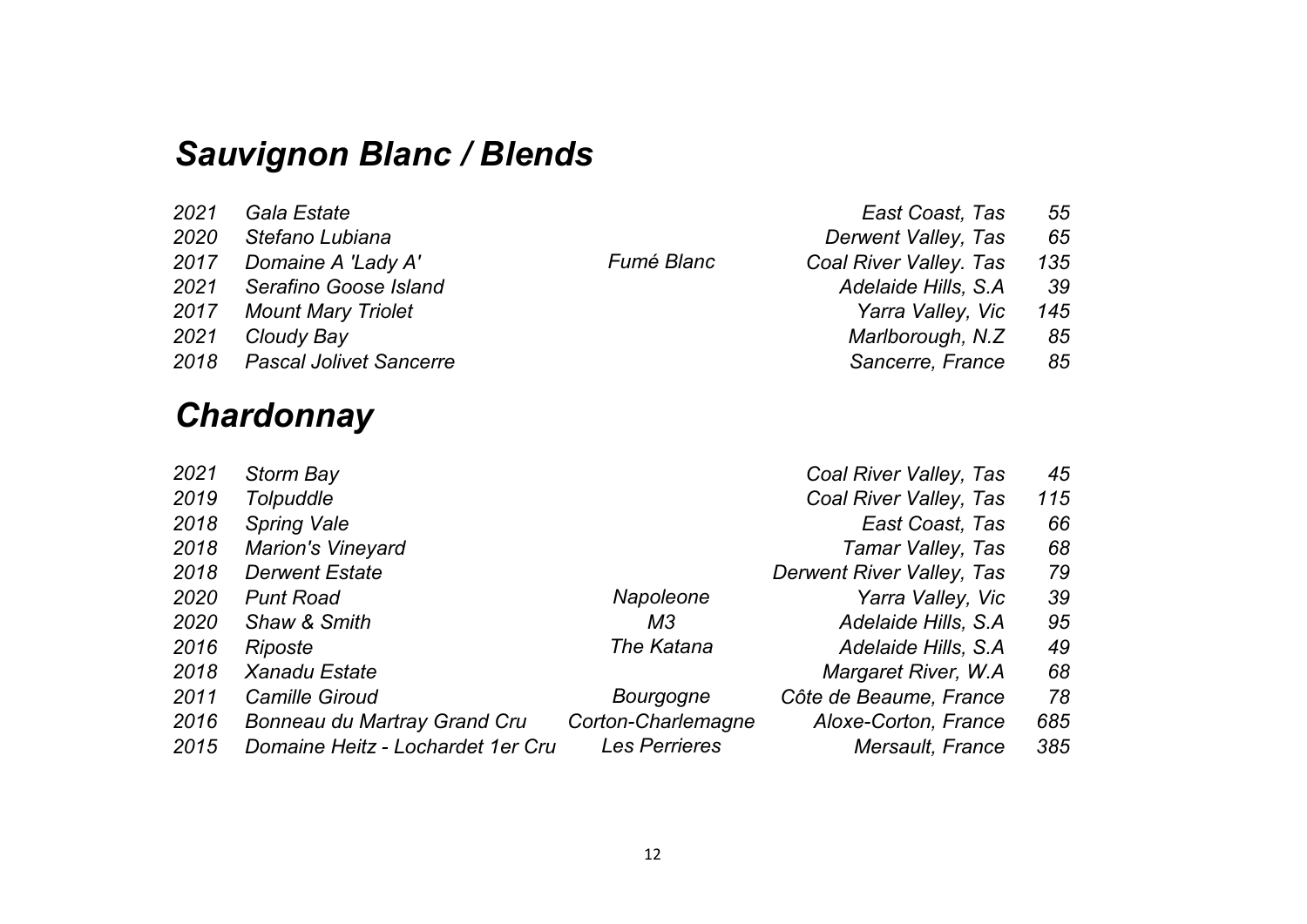## *Other White Varietals*

| <b>Waterton Hall Viognier</b>       | Tamar Valley, Tas                                                                                                                      | 75  |
|-------------------------------------|----------------------------------------------------------------------------------------------------------------------------------------|-----|
| Sinapius 'Clem Blanc' Field Blend   | <b>Pipers River, Tas</b>                                                                                                               | 65  |
|                                     | Huon Valley, Tas                                                                                                                       | 65  |
| Corymbia Chenin Blanc               | Swan Valley, W.A.                                                                                                                      | 53  |
|                                     | Adelaide Hills, S.A.                                                                                                                   | 55  |
| <b>Stoney Rise Grüner Veltliner</b> | Tamar Valley, Tas                                                                                                                      | 55  |
|                                     | Nth Rhône Valley, France                                                                                                               | 145 |
|                                     | Sicilia, Italy                                                                                                                         | 59  |
|                                     | Elsewhere Gewürztraminer<br>2017 S.C. Pannell 'Aromatico' Field Blend<br>2015 Maison E. Guigal Condrieu<br>Tenuta Di Aglaea Carricante |     |

## *Rosé*

| 2020 | Milton                         | East Coast, Tas 55      |  |
|------|--------------------------------|-------------------------|--|
|      | 2016 Delamere 'Hurlo's'        | Pipers Brook, Tas 125   |  |
|      | 2021 Rockford Alicante Bouchet | Barrossa Valley, S.A 55 |  |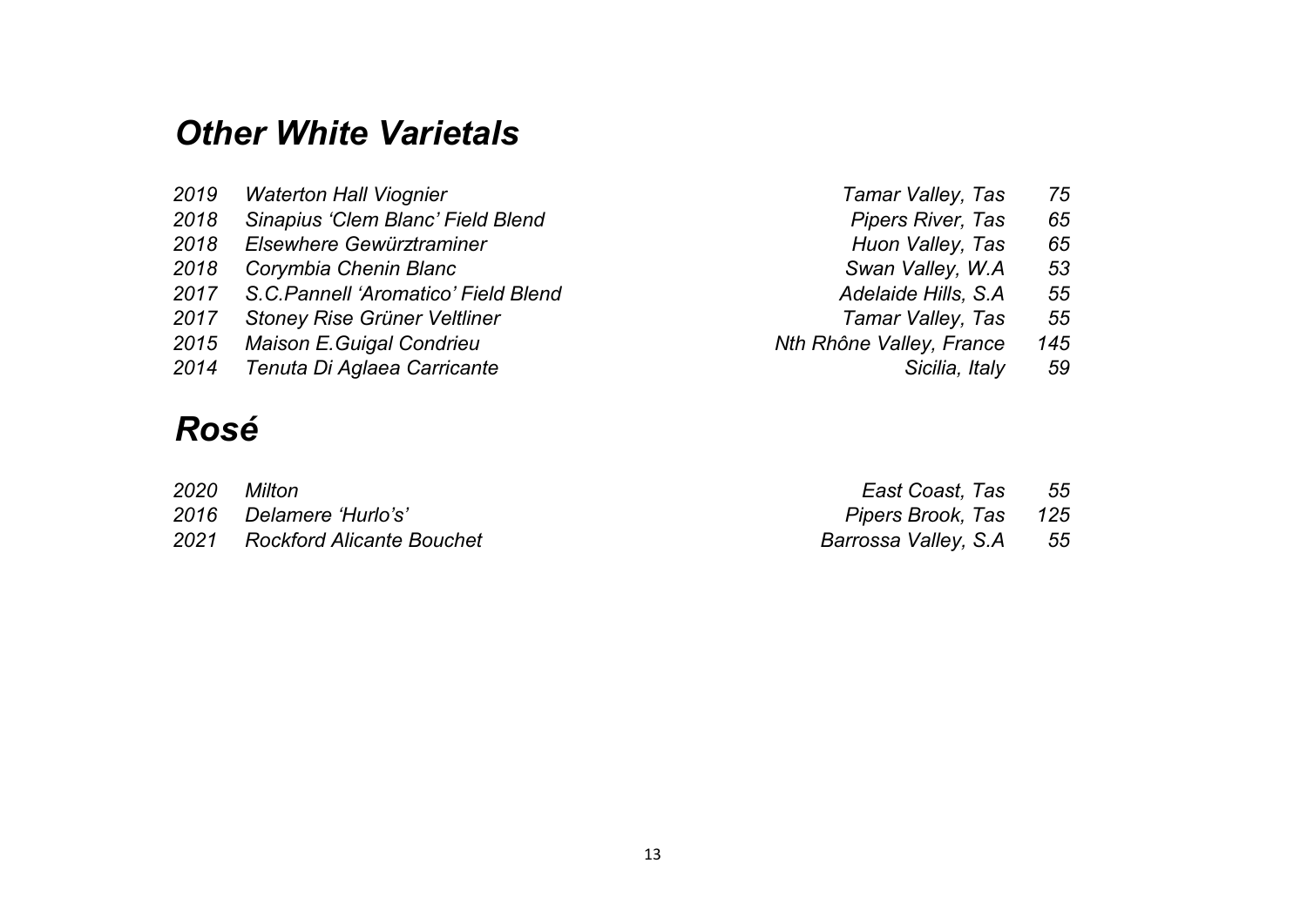## *Pinot Noir*

| 2020 | <b>Josef Chromy</b>       | Pepik            | Relbia, Tas                                     | 45   |
|------|---------------------------|------------------|-------------------------------------------------|------|
| 2020 | <b>Stoney Rise</b>        |                  | Tamar Valley, Tas                               | 59   |
| 2020 | <b>Small Island Wines</b> |                  | <b>Multi-Vineyard Area, Tas</b>                 | 68   |
| 2020 | Marco Lubiana             | Lucille Vineyard | Huon Valley, Tas                                | 98   |
| 2019 | <b>Beautiful Isle</b>     |                  | Tamar Valley, Tas                               | 55   |
| 2018 | <b>Eddystone Point</b>    |                  | Multi-Vineyard Area, Tas                        | 57   |
| 2017 | <b>Derwent Estate</b>     |                  | Derwent Valley, Tas                             | 75   |
| 2017 | <b>Apsley Gorge</b>       |                  | East Coast, Tas                                 | 125  |
| 2015 | Morningside               |                  | Coal River Valley, Tas                          | 85   |
| 2015 | Domaine Simha             | Rama             | Derwent Valley, Tas                             | 125  |
| 2015 | Domaine A                 |                  | Coal River Valley, Tas                          | 135  |
| 2017 | <b>Bass Phillip</b>       | Reserve          | South Gippsland, Vic                            | 1090 |
| 2012 | Yabby Lake ~ Block 1      |                  | limmy Watson Trophy I Mornington Peninsula, Vic | 195  |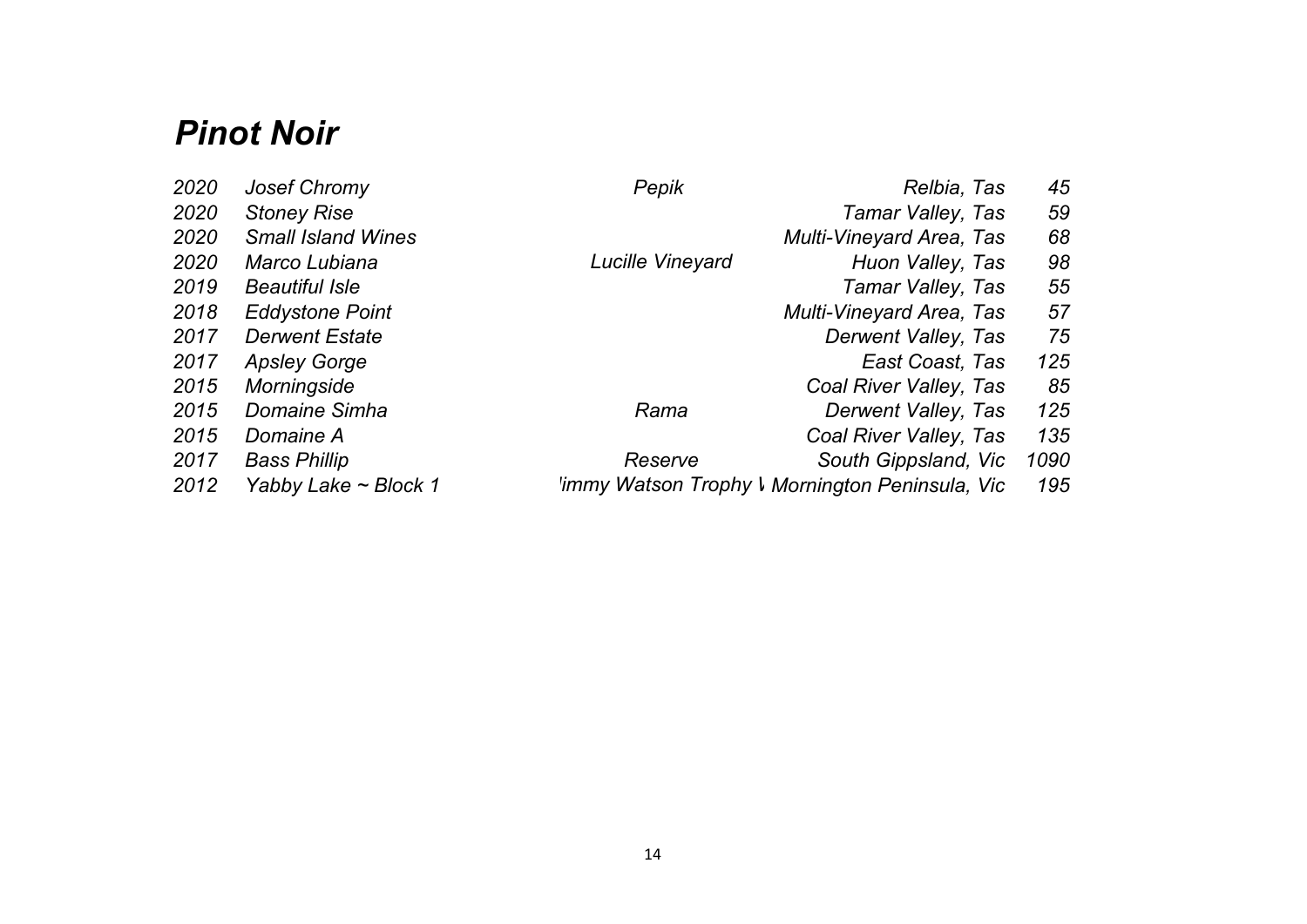# *Red Burgundy*

| 2015<br>2014<br>2013 | Domaine Geantet-Ponsiot 1er-Cru<br><b>Maison Louis Jadot</b><br>Domaine Jean Grivot | Le Poissenot<br>Village<br>Village | Eronoo<br>Coté de Nuits, France<br>Vosne-Roamneé, France | 395<br>105<br>225 |
|----------------------|-------------------------------------------------------------------------------------|------------------------------------|----------------------------------------------------------|-------------------|
| 2013                 | <b>Vincent Girardin</b>                                                             | Village                            | Coté de Beaume, France                                   | 85                |
|                      | <b>Tempranillo</b>                                                                  |                                    |                                                          |                   |
| 2018<br>2017         | <b>Frogmore Creek</b><br>S.C Panell                                                 | Single Block                       | Coal River Valley, Tas<br>Barossa Valley, S.A            | 88<br>59          |
|                      | Gamay                                                                               |                                    |                                                          |                   |
| 2018<br>2018         | Domaine Simha Sanskirt<br><b>Farr Rising</b>                                        |                                    | Derwent Valley, Tas<br>Geelong, Vic                      | 95<br>69          |
|                      | <b>Cabernet Franc</b>                                                               |                                    |                                                          |                   |
| 2018                 | <b>Airlie Bank Cabernet Franc</b>                                                   |                                    | Yarra Valley, Vic                                        | 55                |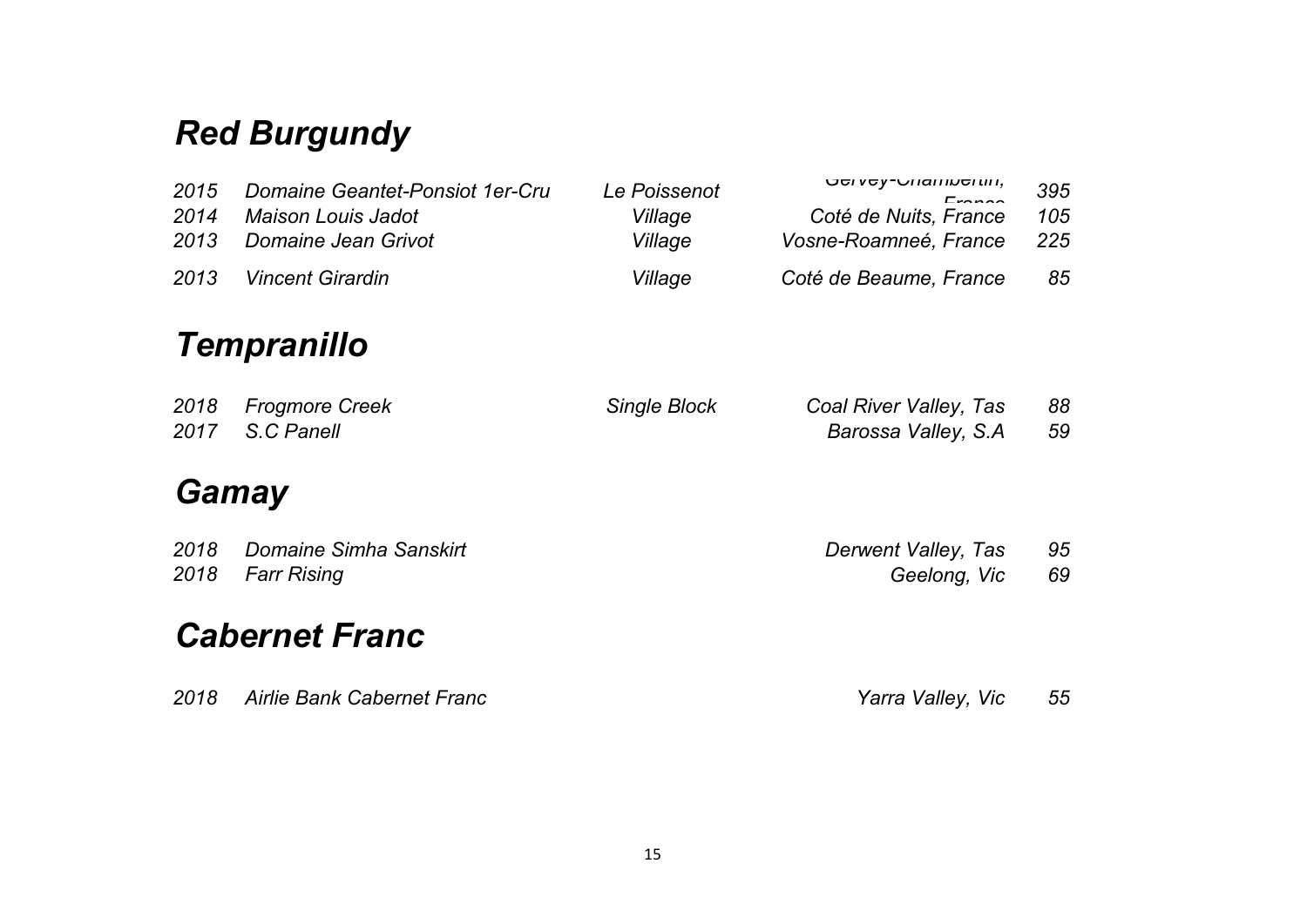# *Sangiovese*

| 2020<br>2017 | Tar & Roses Sangoivese<br>Argiano Rosso di Mantalcino | DOC                         | Heathcote, Vic<br>Tuscany, Italy   | 52<br>65  |
|--------------|-------------------------------------------------------|-----------------------------|------------------------------------|-----------|
|              | <b>Nebbiolo</b>                                       |                             |                                    |           |
| 2016<br>2007 | Prunotto<br>Gaja San Lorenzo                          | <b>Ochetti</b>              | Piemonte, Italy<br>Piemonte, Italy | 75<br>880 |
|              | <b>Zinfandel</b>                                      |                             |                                    |           |
| 2015         | Seghesio                                              |                             | Alexander Valley, U.S.A            | 88        |
|              | <b>Red Blends</b>                                     |                             |                                    |           |
| 2016<br>2015 | <b>Bokeh</b><br><b>Alvaro Palacios</b>                | <b>DOQ Camins del Prior</b> | Gippsland, Vic<br>Priorat, Spain   | 85<br>95  |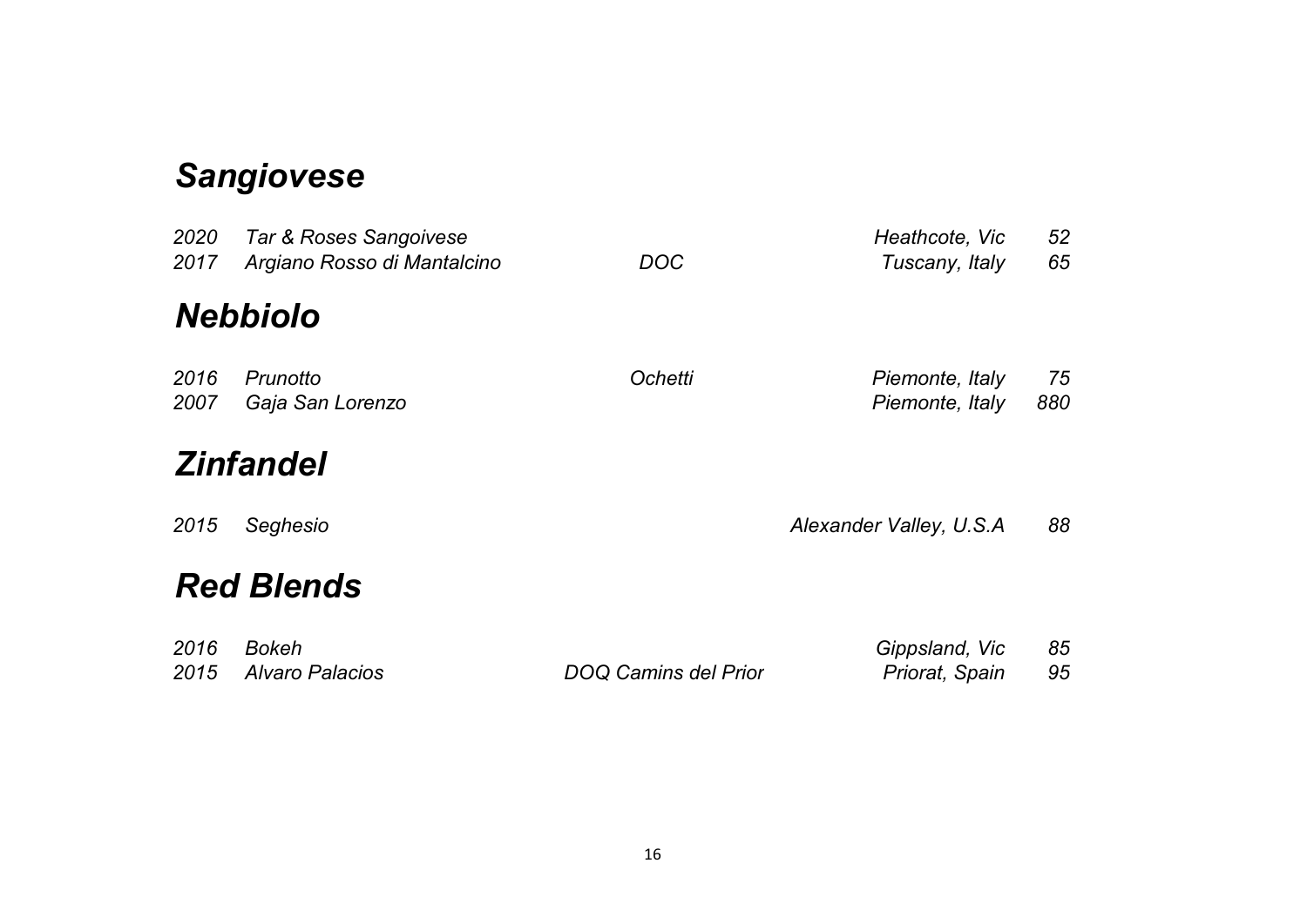### *Merlot*

 *Clarence Estate House Coal River Valley, Tas 59 Dominique Andiran Magnus Gascony, France 65*

# *Cabernet Sauvignon & Blends*

| 2017 | Morningside                      |                        | Coal River Valley, Tas             | 65   |
|------|----------------------------------|------------------------|------------------------------------|------|
| 2017 | <b>Stoney Vineyard</b>           |                        | Coal River Valley, Tas             | 62   |
| 2008 | Moorilla                         | Muse                   | Tamar Valley, Tas                  | 105  |
| 2012 | Levantine Hill                   | Samantha's Paddock     | Yarra Valley, Vic                  | 265  |
| 2020 | <b>Bowen Estate</b>              |                        | Coonawarra, S.A.                   | 65   |
| 2016 | Yalumba 'The Caley'              | <b>Cabernet Shiraz</b> | <b>awarra-Barossa Valley, S.A.</b> | 465  |
| 2018 | <b>Penfolds</b>                  | Max's                  | Multi-Regional, S.A.               | 75   |
| 2017 | <b>Penfolds</b>                  | <b>Bin 389</b>         | Multi-Regional, S.A.               | 185  |
| 2012 | <b>Penfolds</b>                  | <b>Bin 707</b>         | Multi-Regional, S.A.               | 995  |
| 2016 | <b>Rockford</b>                  | <b>Rifle Range</b>     | Barossa Valley, S.A.               | 98   |
| 2018 | d'Arenberg                       | The High Trellis       | McLaren Vale, S.A.                 | 48   |
| 2020 | Cullen                           | <b>Cabernet Merlot</b> | Margaret River, W.A.               | 95   |
| 2018 | Snake & Herring                  | Dirty Boots            | Margaret River, W.A.               | 49   |
| 2016 | <b>Leeuwin Estate</b>            | <b>Art Series</b>      | Margaret River, W.A.               | 135  |
| 2013 | Ao Yun - Flying Above the Clouds |                        | Yunnan, China                      | 1100 |
| 2005 | Château Meyney                   | Saint-Estèphe          | Bordeaux, France                   | 195  |
|      |                                  |                        |                                    |      |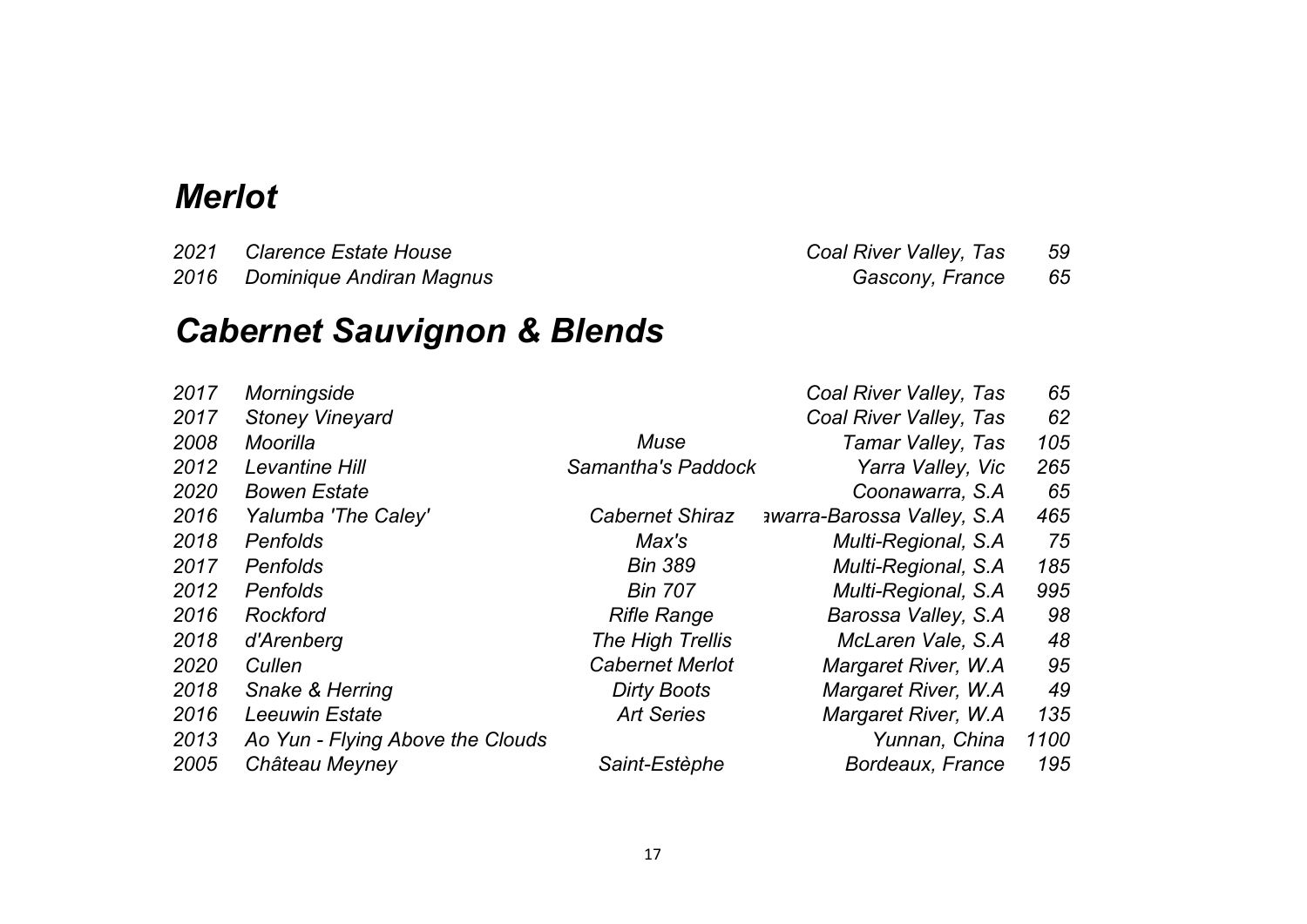# *Shiraz / Syrah*

| 2018 | Glenayr                        |                         | Coal River Valley, Tas   | 79  |
|------|--------------------------------|-------------------------|--------------------------|-----|
| 2018 | <b>Mount Langi Ghiran</b>      | <b>Cliff Edge</b>       | Grampians, Vic           | 58  |
| 2015 | <b>Red Claw</b>                |                         | Heathcote, Vic           | 52  |
| 2018 | <b>Penfolds</b>                | <b>Bin 28</b>           | Multi-Regional, S.A.     | 89  |
| 2019 | Teusner                        | The Family              | Barossa Valley, S.A.     | 48  |
| 2019 | Tomfoolery                     | <b>Black &amp; Blue</b> | Barossa Valley, S.A.     | 69  |
| 2018 | <b>St Hallett</b>              | Faith                   | Barossa Valley, S.A.     | 56  |
| 2018 | Rockford                       | Rod & Spur              | Barossa Valley, S.A.     | 85  |
| 2017 | <b>Rockford</b>                | <b>Basket Press</b>     | Barossa Valley, S.A.     | 165 |
| 2017 | Henschke                       | Euphonium               | Barossa Valley, S.A.     | 110 |
| 2006 | <b>Chris Ringland</b>          |                         | Barossa Valley, S.A.     | 990 |
| 2007 | <b>Mitchell</b>                | <b>McNicol</b>          | Clare Valley, S.A.       | 95  |
| 2017 | <b>Black Chook</b>             |                         | McLaren Vale, S.A.       | 39  |
| 2018 | <b>Domaine Pierre Gaillard</b> | Saint-Joseph            | Nth Rhône Valley, France | 110 |
| 2012 | Domaine A. Clape               | Cornas                  | Nth Rhône Valley, France | 365 |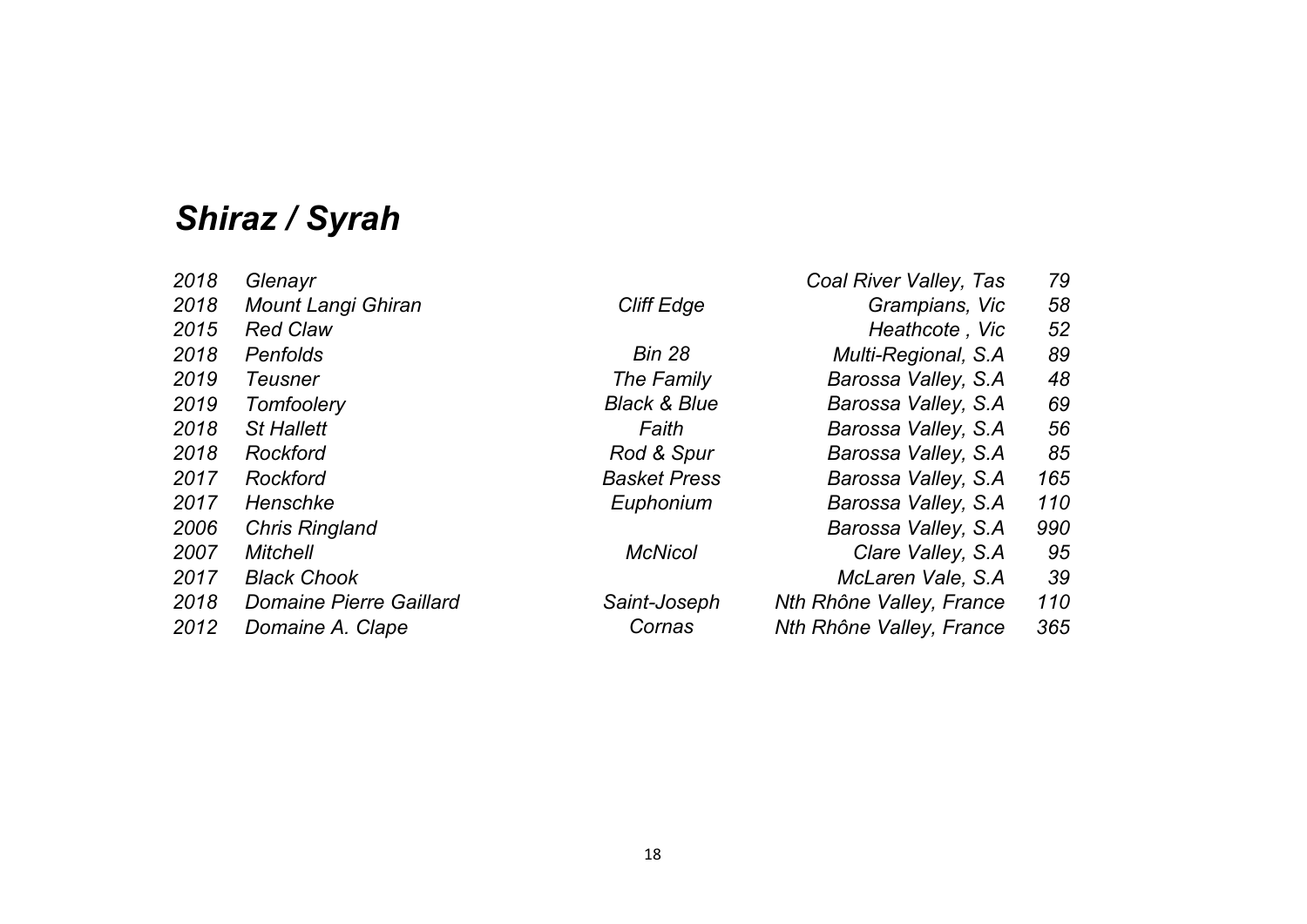### *Penfolds Bin 95 Grange Collection*

*Chief Winemakers for Penfolds through History Max Schubert: 1948 - 1975 (27 years) Don Ditter: 1975 -1986 (11 years) John Duval: 1986 - 2002 (16 years) Peter Gago: 2002 - Present (16 years) 2012 Grange Multi-Regional, S.A 1600 2010 Grange Multi-Regional, S.A 1500 2007 Grange Multi-Regional, S.A 1200 2006 Grange Multi-Regional, S.A 1200 2005 Grange Multi-Regional, S.A 1200 2001 Grange Multi-Regional, S.A 1200 2000 Grange Multi-Regional, S.A 1300 1999 Grange Multi-Regional, S.A 1200 1998 Grange Multi-Regional, S.A 1800 1998 Grange Magnum 1500ml Multi-Regional, S.A 3850 1997 Grange Multi-Regional, S.A 1100 1996 Grange Multi-Regional, S.A 1500 1993 Grange Multi-Regional, S.A 1100 1992 Grange Multi-Regional, S.A 1100 1991 Grange Multi-Regional, S.A 1400 Common Blend Areas Cabernet Sauvignon - Barossa Valley, McLaren Vale, Coonawarra, Robe & Penfolds Estate is protected by the National Trust of South Australia (est. 1844), with Bin 95 Grange being one of Australia's most iconic wines ever produced. Here is a homage to that great, Iconic wine. The dedication and perseverance of one mans dream through trials and tribulations to make a wine that rivalled that of Common Blend Areas Shiraz - Barossa Valley, Clare Valley, McLaren Vale & Magill Estate*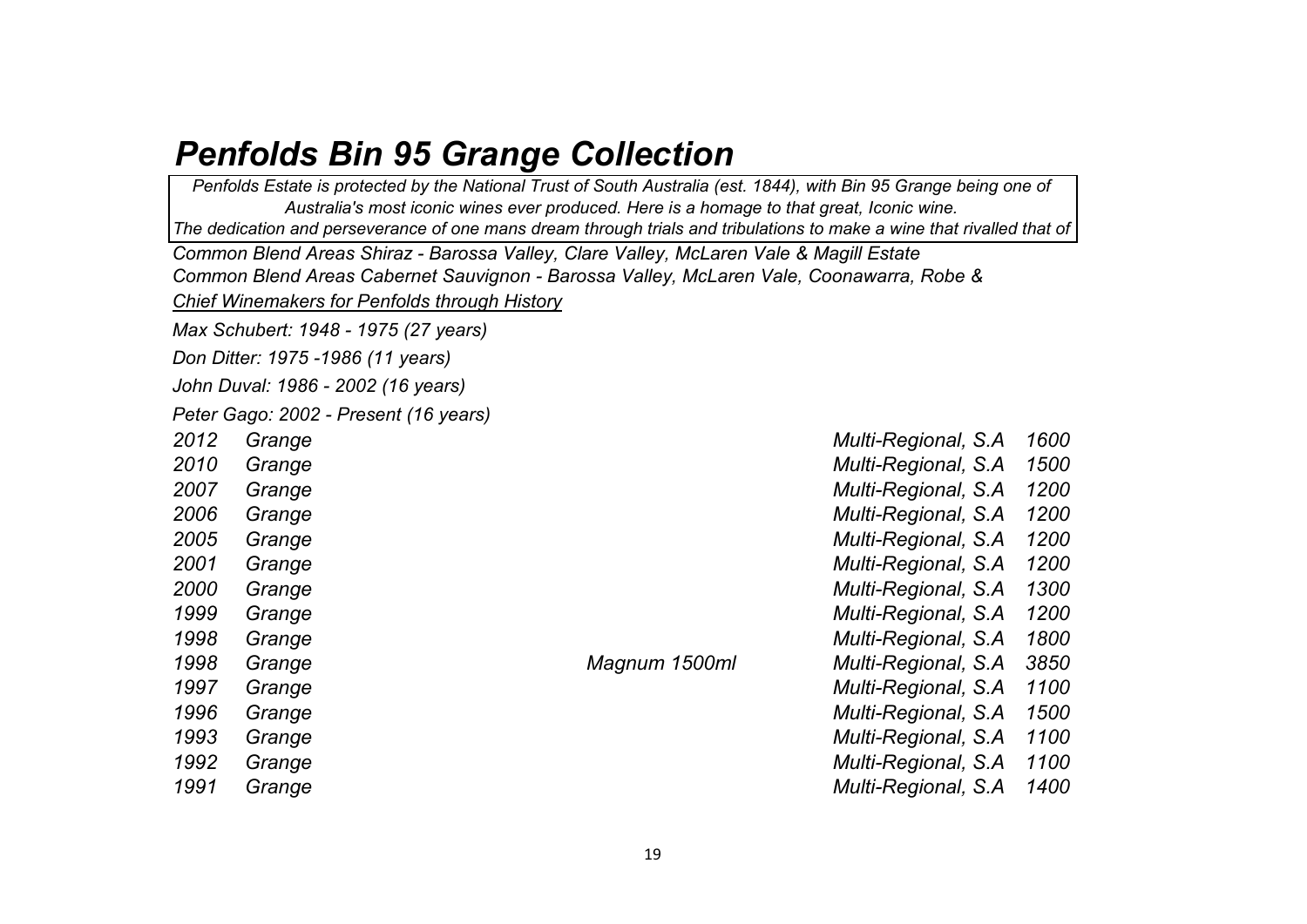#### *1990 Grange Multi-Regional, S.A 1600 Dessert Wines (375ml unless stated)*

|      | 2019 Frogmore Creek Iced Riesling                | Coal River Valley, Tas        | 55  |
|------|--------------------------------------------------|-------------------------------|-----|
| 2021 | Holm Oak Pig & Pooch Moscato                     | (Nyah, Vic) Tamar Valley, Tas | 49  |
|      | 2016 Jim Barry: Florita Vineyard Riesling        | Clare Valley, S.A.            | 60  |
|      | 2008 Dr Loosen Erdener Prälat Riesling Auslese   | Mosel, Germany                | 225 |
| 2004 | <b>Gunderloch Nackenheim Rothenberg Riesling</b> | Rheinhessen, Germany          | 600 |

## *Fortified Wines (60ml)/ Port (60ml) / Calvados (30ml)*

*Stanton & Killeen 'Classic' Topaque Stanton & Killeen 'Classic' Muscat Penfolds Grandfather Port Roger Groult Pays d' Auge Calvados Normandy, France 15 2005 Victor Gontier Calvados Normandy, France 17*

## *Cognac / Armagnac*

*Hennessey X.O. Renier X.O. Cognac, France 19*  $Delord$  *Bas VSOP Domaine Castarède Bas Vintage* 

| Rutherglen, Vic        | 17             |
|------------------------|----------------|
| Rutherglen, Vic        | 17             |
| Barossa Valley, S.A    | 16             |
| Normandy, France       | 15             |
| $M$ awaanaaluu Funnaan | 1 <del>7</del> |

| Cognac, France   | 22 |
|------------------|----|
| Cognac, France   | 19 |
| Armagnac, France | 13 |
| Armagnac, France | 19 |
|                  |    |